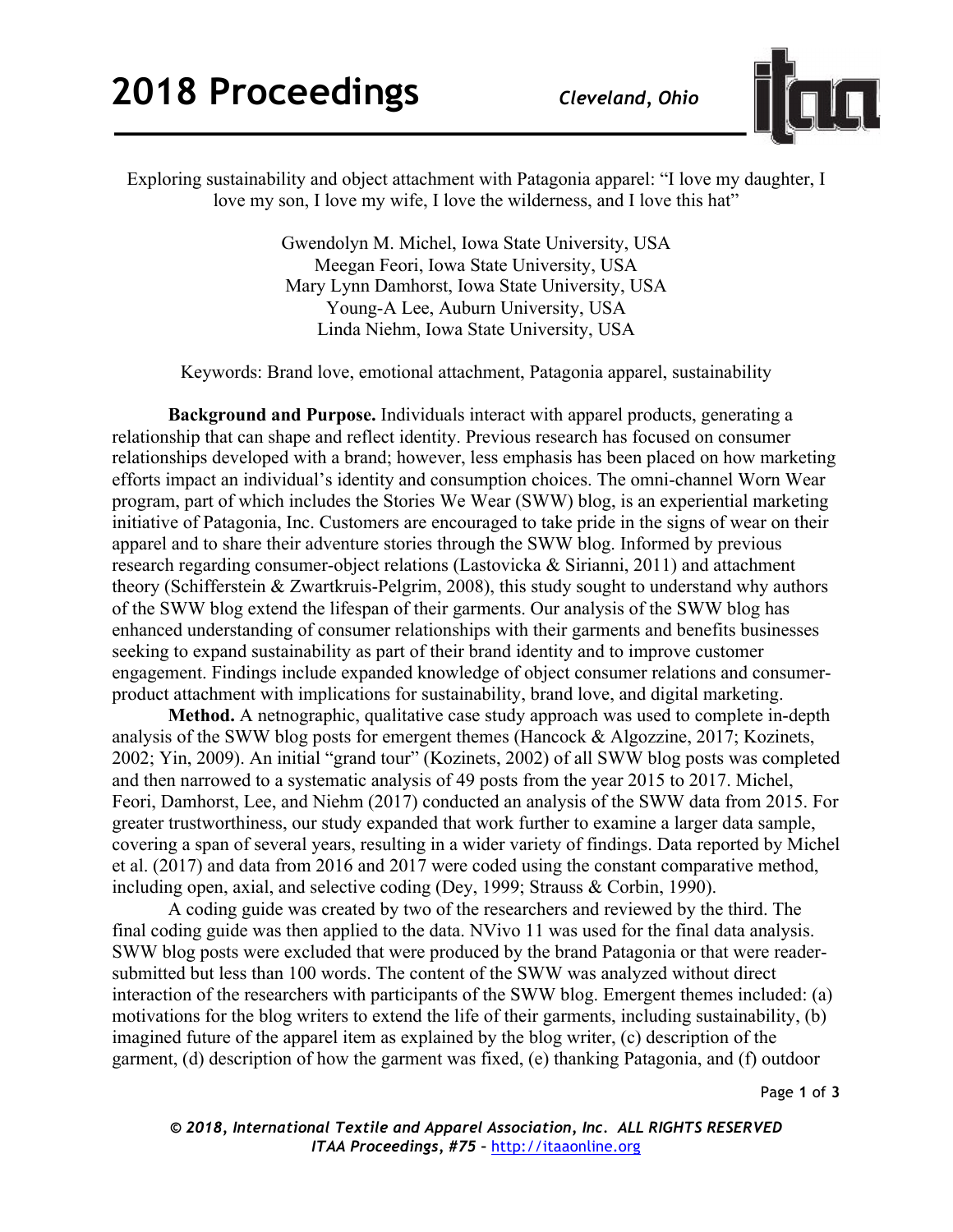adventure, travel, and escapism related to the apparel.

**Findings**. One of the recurring motivations found was to pass the garment on as a legacy such as "I hope to pass it down to my kids and truly carry on the tradition" [P29]. Findings on sustainability espoused that "repairing clothing is way better than spending more money on something else you don't really need" [P38]. Authors who maintained their apparel because of an emotional attachment told stories such as, "I wore it every day…It was always with me…It is so much more than an article of clothing" [P19]. Writers also imagined a future with the garment through statements like "These shorts very well could last until the day I die, and I plan on seeing if that's the case" [P31]. Compared to Michel et al. (2017), our findings included anthropomorphized descriptions of garments such as "My gear takes care of me and I take care of my gear" [P49]. Additionally, discourse on sustainability, and retaining the apparel as a reminder of the past, often of someone who had passed away were present in the 2016-2017 data. Other findings included recounting how the blog writers fixed their garment (e.g., iron-on patches, duct tape, staples) and expressing gratitude towards the brand. One post shared, "I would wear this vest…when I felt the urge to seek more and explore" [P10], highlighting the wearer's association of the vest with adventures.

**Conclusions.** The Worn Wear program encourages consumers to get maximum use from their Patagonia apparel and celebrate the relationship their apparel has with their lives. By participating in the SWW blog and repairing their Patagonia apparel to make it last longer, Patagonia's customers become engaged with the brand in a meaningful way. This brand engagement results in acts of sustainability, sustains brand love, and reinforces consumers' emotional attachment to their apparel and to the brand. The reasons SWW blog contributors kept their Patagonia apparel items support object-attachment theory and the concept of brand love, with an overarching theme of sustainability. Our findings expand knowledge of object-consumer relations and consumer-product attachment with implications for sustainability, brand love, and digital marketing. The SWW blog's content, with its short stories and personal snapshots, functions as a small group of people making acts contributing to environmental and social responsibility and sharing them with a wider audience.

Further studies need to be conducted for validating our findings with other sustainabilitydriven brands. Future research may focus on brand attachment, attachment to clothing, clothing repairs, and consumers' stories about favorite clothes. The topic of consumers repairing and remodeling articles of clothing and maintaining them over a period of time could also be addressed. Limitations include the blog being the proprietary channel of the brand, and the brand's potential for editing and selecting only those posts that conform to a predetermined brand image. Writers of the SWW posts were not contacted, limiting their full voice in the findings. Overall, the findings of this study show that the Patagonia brand is essentially advertising its product as both long-lasting and much loved by its owners. By using the blog as a platform from which to broadcast its sustainability philosophy, Patagonia encourages its customers to form lasting emotional attachments to their apparel as a means for reducing consumption and fostering feelings of brand love. The lessons from this SSW blog can be used by other brands planning to launch similar sustainability practice campaigns.

Page **2** of **3**

*© 2018, International Textile and Apparel Association, Inc. ALL RIGHTS RESERVED ITAA Proceedings, #75 –* http://itaaonline.org